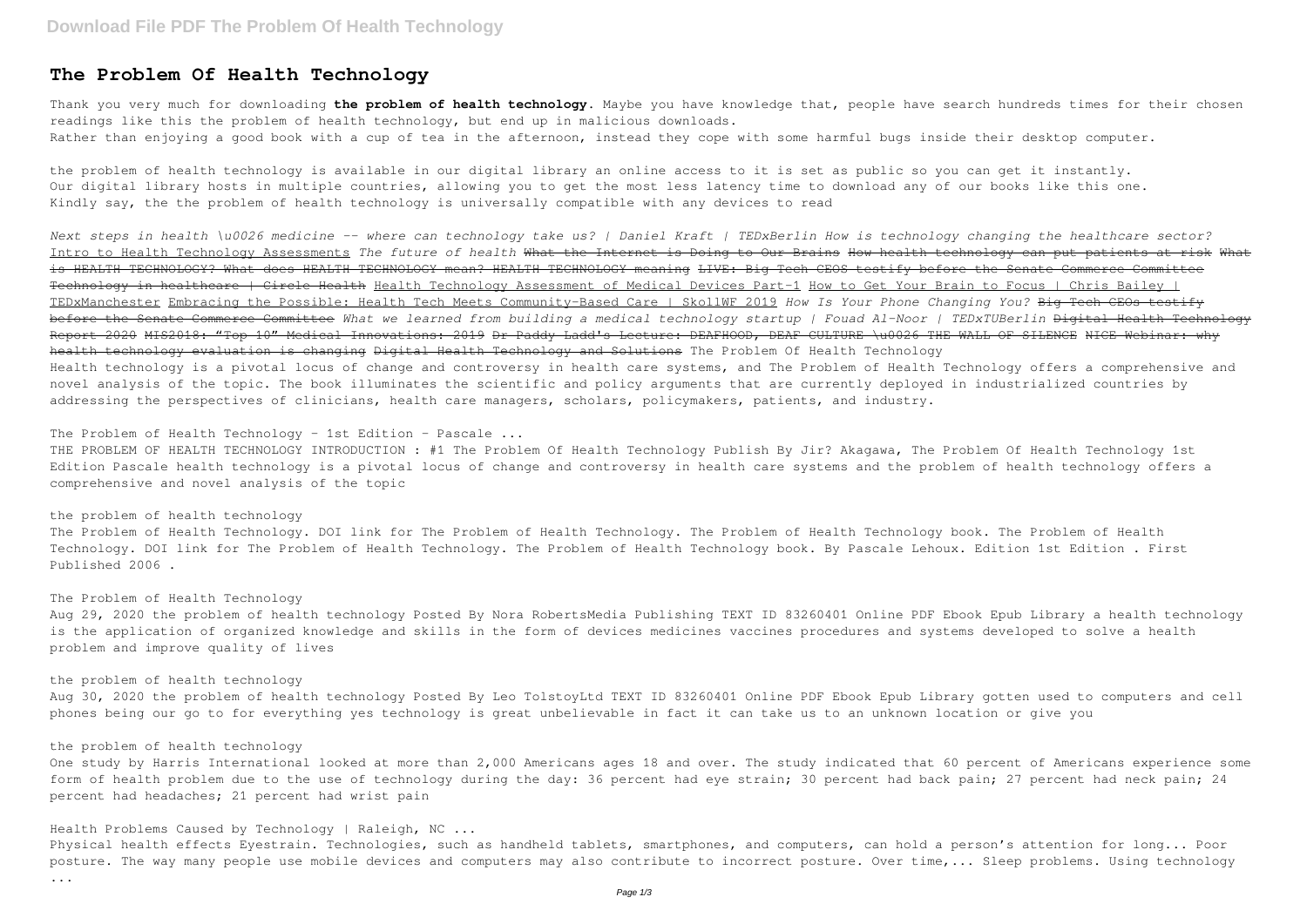Negative effects of technology: Psychological, social, and ...

Overuse of technology can also lead to repetitive strain injuries of the fingers, thumbs, and wrists. If you're feeling the pain of technology, you can take the following steps to reduce these ...

#### What Are the Negative and Positive Effects of Technology?

Personalised Health and Care 2020 is a strategy published by the National Information Board, outlining how the health and care system will use data and technology, to transform outcomes for patients and citizens in the coming years.. NHS Digital has an important part to play in this work. The work streams have been divided into 10 delivery domains, which describe the programmes of activity ...

Technology use and the mental health of children and young people CR225, January 2020. ... how vulnerable groups may be affected such as those with mental health problems and very young children; potential for bullying and safeguarding issues; the potential for addiction.

Technology use and the mental health of children and young ...

A health technology is the application of organized knowledge and skills in the form of devices, medicines, vaccines, procedures and systems developed to solve a health problem and improve quality of lives. Technology, Health

## WHO | What is a health technology?

The widespread adoption of information technology (IT) brings many potential benefits to health care. 1 At the same time, problems with IT can disrupt the delivery of care and increase the likelihood of new, often unforeseen, errors that affect the safety and quality of clinical care and may lead to patient harm. 2–7 Our capacity to reap the benefits of IT and manage new threats is ...

The advancement of technology and our addiction towards it, in turn, is leading to several changes in our bodies. Tech Neck. Excessive smartphone and gadget use is ruining your spine. A new research has found out that constantly bending your neck to scroll on your smart devices can put a lot of pressure on the nape.

Spot the problem: Technology the root cause of health ... Some 5G conspiracy theorists contend that the new network generates radiofrequency radiation that can damage DNA and lead to cancer; cause oxidative damage that can cause premature aging; disrupt cell metabolism; and potentially lead to other diseases through the generation of stress proteins.

## Transforming health and care through technology - NHS Digital

Beside affecting users' mental health, use of technology can also have negative repercussions on physical health causing vision problems, hearing loss, and neck strain. Fortunately, there are steps that can be taken to help alleviate these health issues. Technology and Psychological Issues An introduction to technology and psychological issues

Health technology is defined by the World Health Organization as the "application of organized knowledge and skills in the form of devices, medicines, vaccines, procedures, and systems developed to solve a health problem and improve quality of lives". This includes pharmaceuticals, devices, procedures, and organizational systems used in the healthcare industry, as well as computer-supported ...

#### Problems with health information technology and their ...

How Worried Should You Be About the Health Risks of 5G? Technology has been proven to have a large impact on people's physical health. Spending large amounts of a day glued to a screen can result in a magnitude of physical health problems. With the...

#### How much does technology mess with your physical health ...

## Health and Technology — Digital Responsibility

## Health technology - Wikipedia

Television, computers, cell phones etc. have made our lives easier. But all these have potentially adverse effects on our health. Health problems like obesity, computer vision syndrome, carpel...